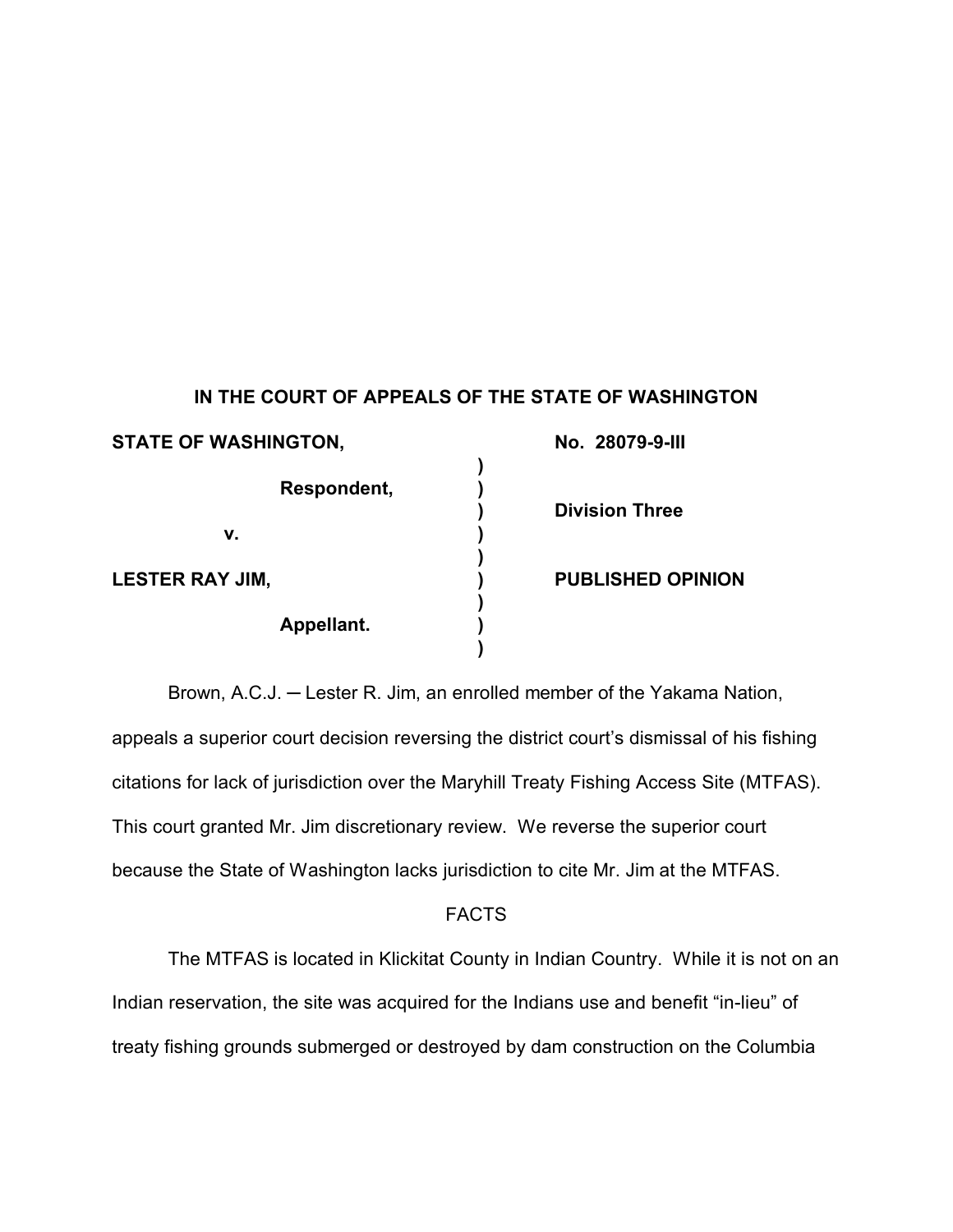River. *Sohappy v. Hodel*, 911 F.2d 1312, 1315 (9th Cir. 1990). On June 25, 2008, Mr. Jim, an enrolled member of the Yakama Nation was commercially fishing on the Columbia River. After he docked his boat at the MTFAS, Washington Department of Fish and Wildlife officers approached him. An officer cited Mr. Jim for second degree unlawful use of a net and retaining undersized sturgeon. Mr. Jim pleaded not guilty and successfully requested dismissal on jurisdictional grounds. The State successfully appealed to the superior court. This court granted discretionary review.

## ANALYSIS

The issue is whether the State has criminal jurisdiction over an enrolled member of the Yakama Nation for fishing violations allegedly occurring at the MTFAS.

"RALJ 9.1 governs appellate review of a superior court decision reviewing a decision of a district court." *State v. Brokman*, 84 Wn. App. 848, 850, 930 P.2d 354 (1997). We review the district court's decision to determine whether that court committed any errors of law, accepting its factual determinations that are supported by substantial evidence and reviewing alleged errors of law de novo. RALJ 9.1. Because jurisdiction is a matter of law, we review such issues de novo when the location of a crime is not in dispute. *State v. Eriksen*, 166 Wn.2d 953, 959, 216 P.3d 382 (2009).

"Treaties, agreements, and statutes must be liberally construed in favor of the tribe, and all ambiguities are to be resolved in its favor." *Id.* (citing *Choctaw Nation of Indians v. United States*, 318 U.S. 423, 431-32, 63 S. Ct. 672, 87 L. Ed. 877 (1943)). In

2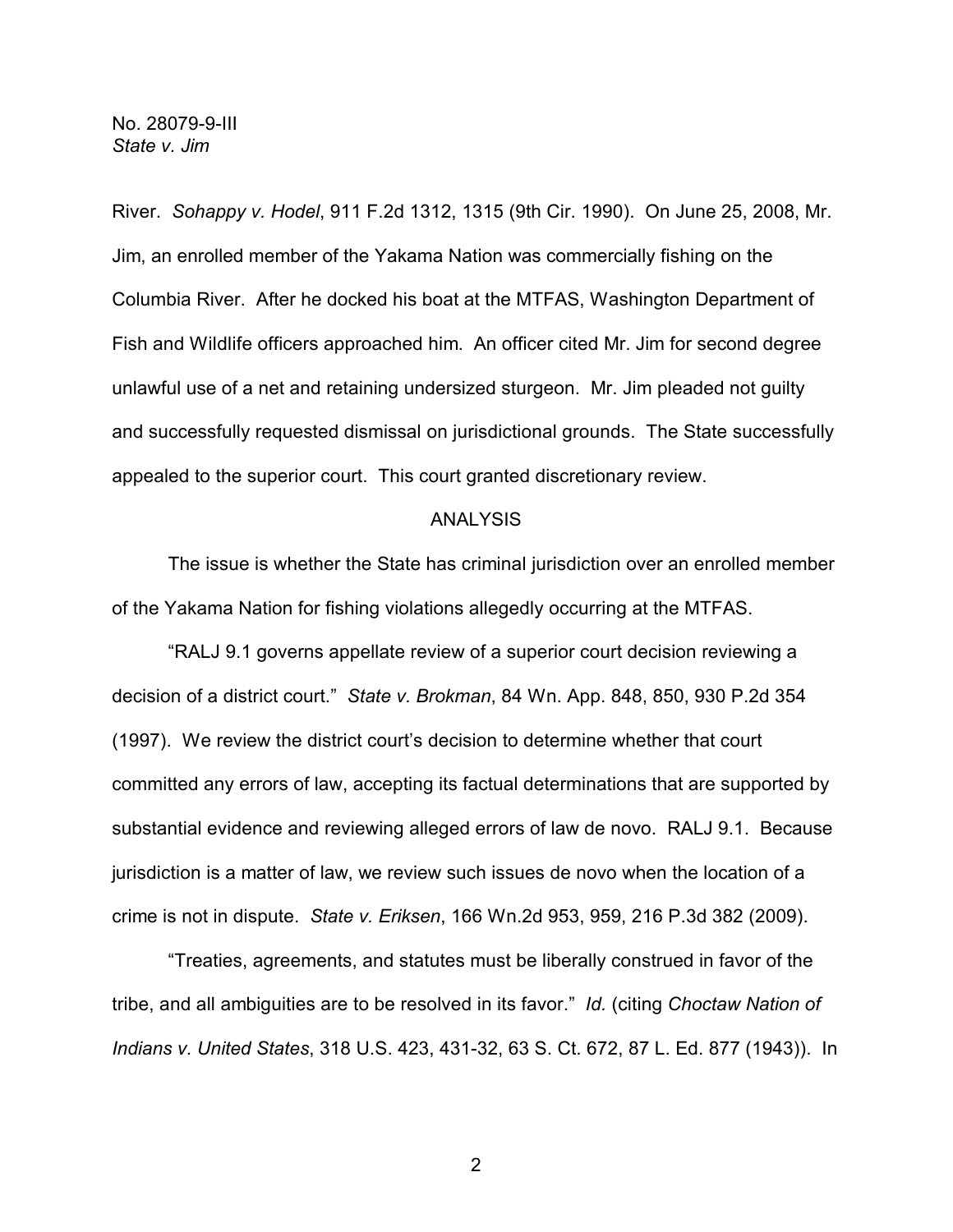1855, several treaties were negotiated with Pacific Northwest Indian tribes for the setting aside of land for Indian reservations. *Sohappy*, 911 F.2d at 1314. Some of this land was lost with the subsequent building of dams along the Columbia River. *Id.* at 1315. The Maryhill site resulted from congressional legislation authorizing the acquisition of lands to provide facilities in Washington to replace Indian fishing grounds submerged or destroyed by the construction of dams. *State v. Sohappy*, 110 Wn.2d 907, 908, 757 P.2d 509 (1988). The use of these sites is limited to tribal members; indeed, "it is unlawful for a person who is not a treaty Indian fisherman to participate in the taking of fish or shellfish in a treaty Indian fishery." RCW 77.15.570(1).

Public Law 280 allows states, with the consent of a tribe, to extend state jurisdiction over matters involving tribal members and arising on Indian reservations. Washington has limited its jurisdiction, however, by not retaining jurisdiction over "Indians when on their tribal lands or allotted lands within an established Indian reservation and held in trust by the United States." RCW 37.12.010.

In *State v. Sohappy*, our Supreme Court examined whether a different treaty site was exempt from our State's jurisdiction as though it was a reservation site. The Court held the State did not have jurisdiction for criminal prosecution of an enrolled Yakima Nation member for assaults committed at the treaty site. 110 Wn.2d at 911. The court wrote, "Our holding is narrowly limited to the in-lieu site here involved." *Id.* at 909. The court limited its holding partly relying on a Ninth Circuit case that specifically stated that

3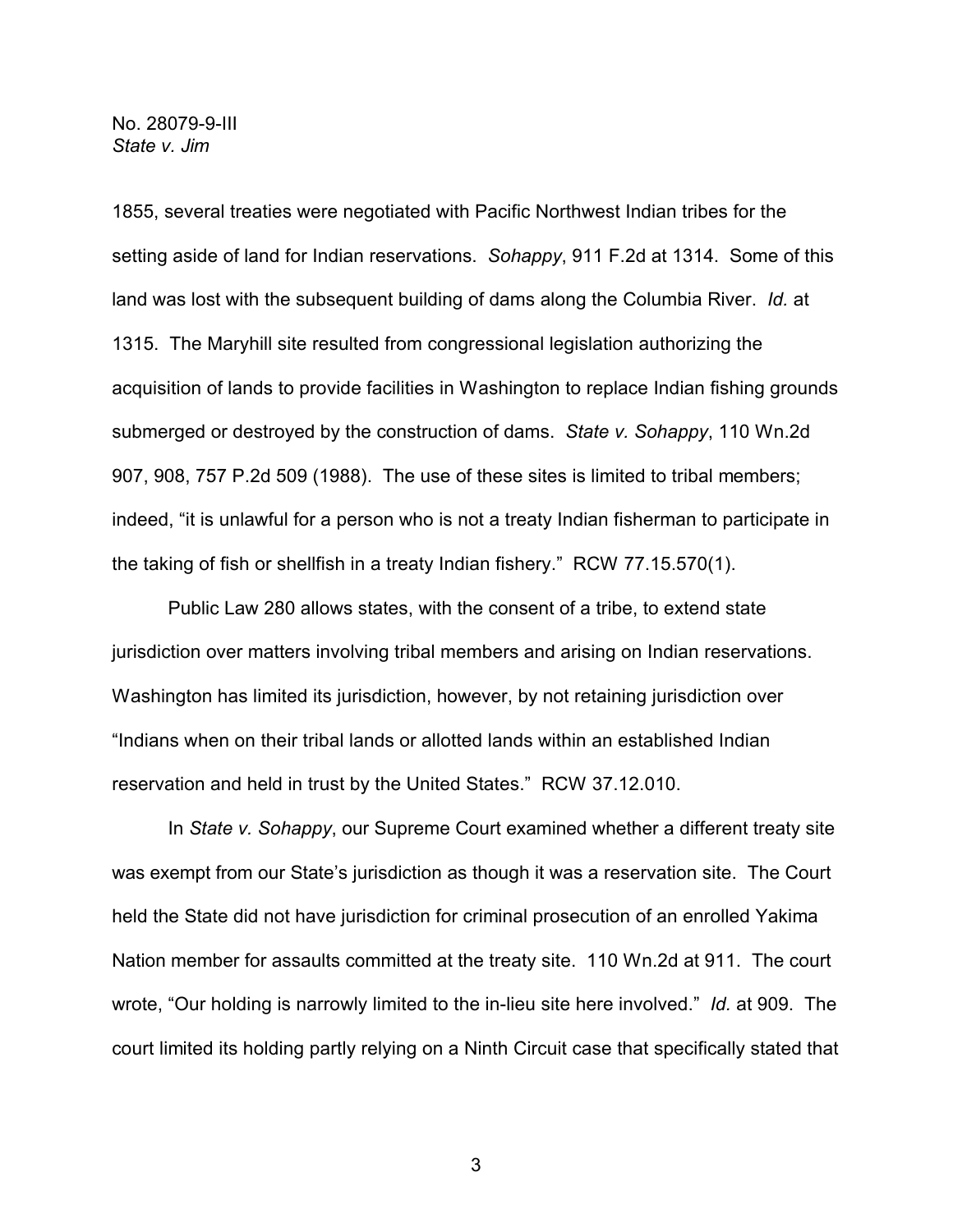the fishing site in question was considered part of an Indian reservation. *Id.* at 909 (referring to *United States v. Sohappy*, 770 F.2d 816 (9th Cir. 1985)).

In *United States v. Sohappy*, the Ninth Circuit held the Cooks Landing fishing site amounted to "reservation land" for jurisdictional purposes. 770 F.2d at 823. Relying on *United State v. John,* 437 U.S. 634, 649, 98 S. Ct. 2541, 57 L. Ed. 2d 489 (1978) and *United States v. Pelican*, 232 U.S. 442, 449, 34 S. Ct. 396, 58 L. Ed. 676 (1914), the Ninth Circuit reasoned that when land is declared by Congress to be for the benefit of the Indians it is a reservation for the purposes of federal criminal jurisdiction. *Id*. at 822.

The court's holding in *State v. Sohappy* was limited to a particular in-lieu fishing site. *State v. Cooper,* 130 Wn.2d 770, 928 P.2d 406 (1996). The *Cooper* court explained, "[*State v.*]*Sohappy* does not, as Cooper suggests, hold that 'reservation' includes all lands held in trust for the benefit of Indians." *Id*. at 778. In *Cooper*, a Nooksack Indian was prosecuted under state law for child molestation on a trust allotment not part of any congressionally established Indian off-reservation fishing site. *Cooper,* 130 Wn.2d at 772. Compared to the facts in Mr. Jim's case, the land in *Cooper* was not subject to exclusive use by Indian tribes for a particular purpose mandated by Congress and reserved by treaties. Language used by the Washington Supreme Court, "must always be appraised in the light of the facts of the particular case and the specific issues which were before the court." *Johnson v. Ottomeier*, 45

4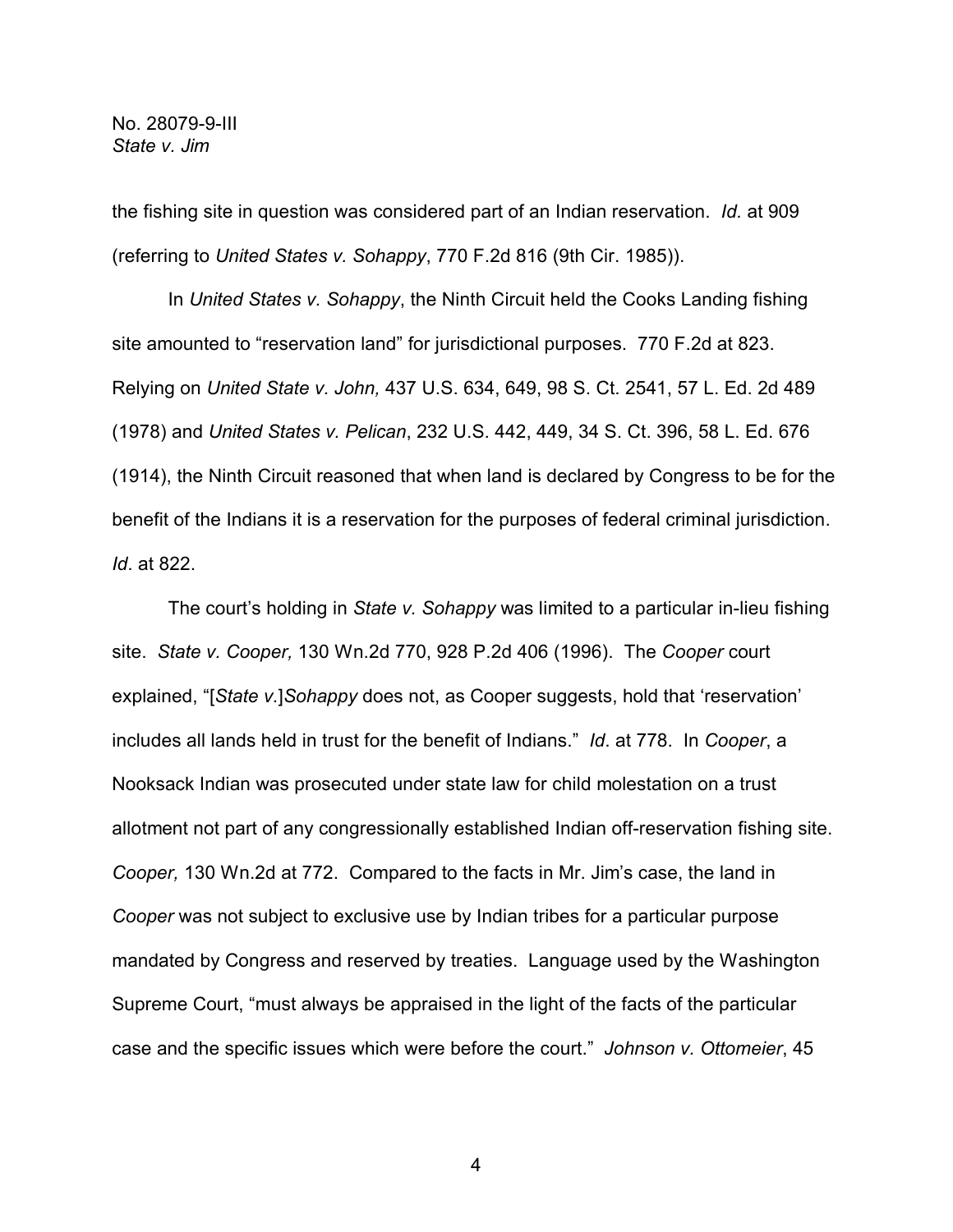Wn.2d 419, 421, 275 P.2d 723 (1954).

Mr. Jim offers persuasive arguments. Regarding the use of Columbia River treaty fishing access sites, the Federal Register states the Bureau of Indian Affairs, "agreed that the States do not have regulatory jurisdiction or authority over the in-lieu fishing sites." 62 FR 50867-01 (Sept. 29, 1997). Furthermore, as discussed above, an 1855 treaty reserved Yakama Nation fishing rights at off-reservation sites. Treaty with the Yakamas, art, III, 12 Stat. 951, 953 (1855). The federal government acquired access sites for the Yakama Nation (and three other tribes) at those usual and accustomed fishing areas to replace treaty recognized areas submerged by dam construction. While the MTFAS is not on Yakama reservation land, it is in Indian country and, we conclude the MTFAS is entitled to reservation status.

While *State v. Sohappy* merits a narrow construction, we reason that court did not intend no other treaty site could ever be exempt from State criminal jurisdiction under our facts. Considering, that our case is distinguished from *Cooper* and is more like the state and federal *Sohappy* cases, we hold the State does not have jurisdiction to prosecute Mr. Jim for fishing violations at the MTFAS. Accordingly, the superior court erred when reversing the dismissal entered by the district court. So holding, we do not reach Mr. Jim's additional argument that fishing, in general, is a protected activity.

Reversed.

5

 $\overline{\phantom{a}}$  , where  $\overline{\phantom{a}}$  , where  $\overline{\phantom{a}}$  , where  $\overline{\phantom{a}}$